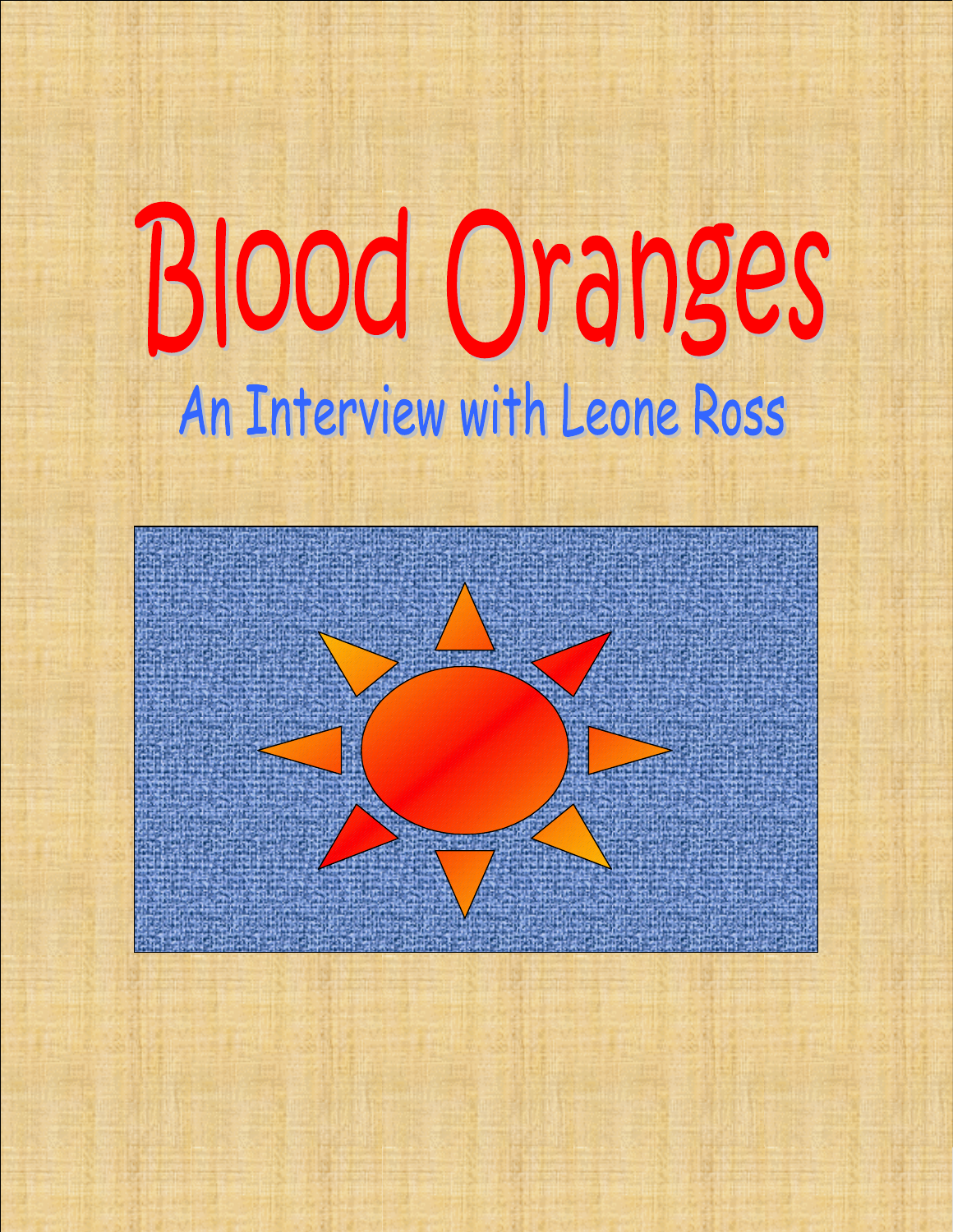## **Blood Oranges** By Kirk Henry

*"My work has been described as psychological mystery, and I think that fits. It attempts to unravel an emotional place; at the end the revelation is about understanding where all the pain came from."*

Meet **Leone Ross**, a 31-year-old Jamaican author whose work - two novels and a growing body of anthologized short stories in the last four years promises a stellar literary career.

She's making progress. This November Orange Laughter will be sold in the US by prestigious New York house Farrar Straus and Giroux, and both books are being translated into French. Interview magazine's September issue features Ross as one of the authors to watch out for in the future.

In the following interview Ross speaks frankly about her writing, and her life. The emotions and experiences that led to the construction of her complex characters are exposed and discussed. Interestingly, Ross has not lost her "Jamaicanness" at all; you can hear it in her language. You can see it in the way she walks.

KH: Did you know were going to be a novelist?

LR: Yes. I'm tempted to be coy and say I hoped that I would be, but I think I knew I would. I had reservations about it: I worried intensely, like any unpublished writer does, that perhaps no one would be interested and whether I was good enough. But I thought I'd write one, get it published, by 35. The fact that it came to me ten years earlier than that is interesting to me - and weird. But I knew from about three years old, that one of the best ways to pass my time was making up stories.

KH: So it's not about writing about your life and experiences.

LR: No, not in any very direct way. Writing autobiography was never my intention or my fascination. I think that autobiography is a perfectly acceptable way to begin, but it is not something I'm very interested in. I'm not interested in disguising my life thinly and then writing that on a piece of paper. The story of a young woman, mixed race, born in England, grow inna Jamaica, doesn't interest me as a fictional process. I live that. Regurgitating it would be boring to me. KH: It seems to me that Leone Ross has a whole heap she could write about.

LR: Yeah, well, I think All the Blood… is the nearest thing to autobiographical I will ever get. They say it is inevitable with the first novel anyway. You get out your stuff. I've kept a diary since I was ten years old, so that is my

autobiographical outlet, any literal issues are dealt with there. I'm more interested in going back to the little girl I was and what she wanted to write about: vampires, fairies, magic, weird stuff. I did want to express my politics in Blood, so I did do that.

KH: For example?

LR: Feminism comes through, my attitudes to gender issues. You can see in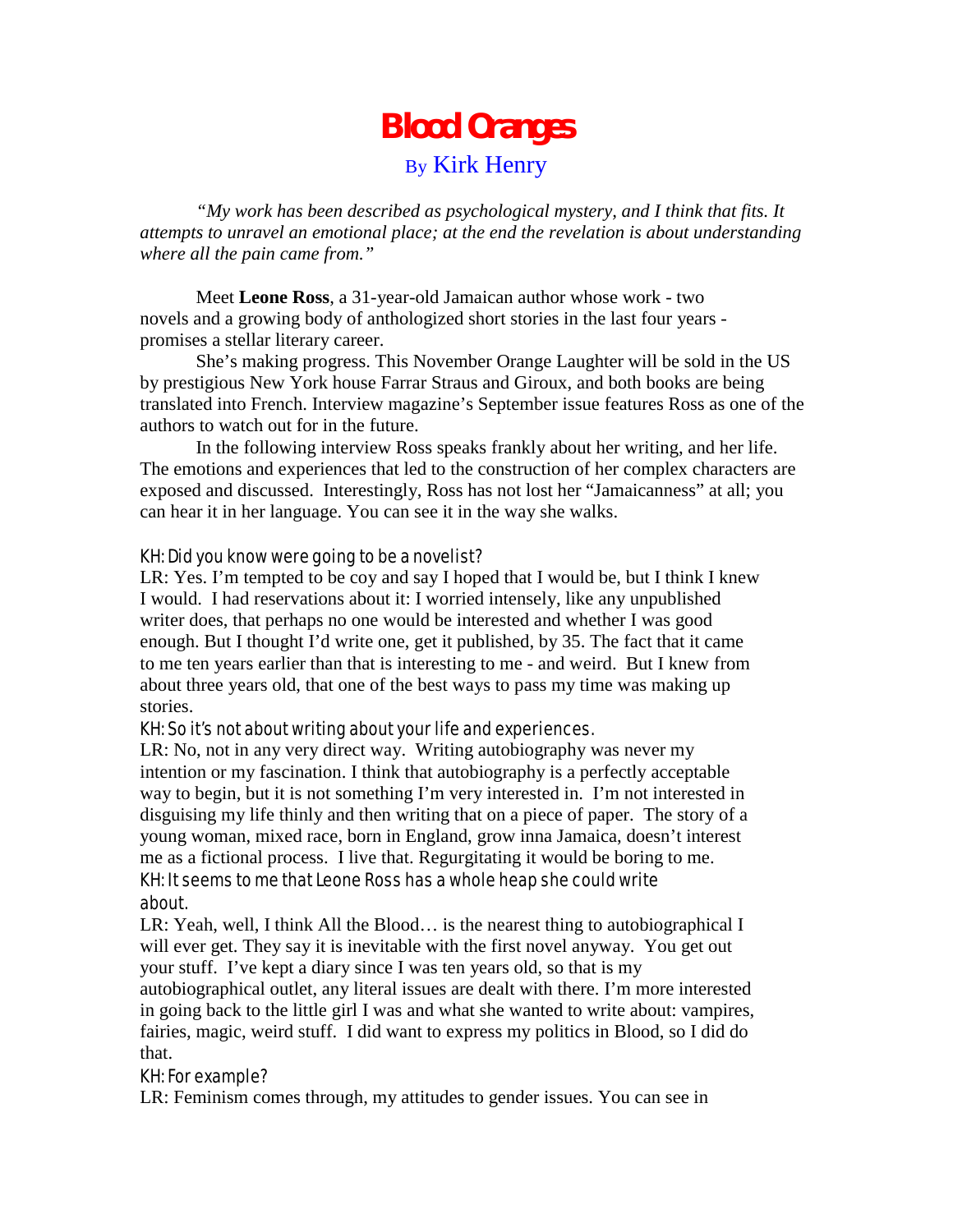Blood that I am definitely on the side of the woman who gets raped! But I find the rapist intriguing…

KH: How does your cultural background/experience influence your work? LR: One of the things that makes answering questions like that challenging, is that as a writer I don't make deliberate thematic decisions from that clear place. I don't say: 'I am now going to write a book that expresses my Jamaicaness.' It is an entirely more complex and sometimes unconscious process. KH: Blood is not a typical Jamaican book, at least it is not a typical Jamaican perspective.

LR: But it is very Caribbean, very Jamaican. It is Jamaican in that it has a lot of Jamaican patois and some Jamaican references. Mavis, the main Jamaican character, was based in part on interviews my mother did years ago with prostitutes in Jamaica. Blood is a hybrid. I'm a hybrid. Truth be told, writing about Jamaica, whether it be using the language, talking about the society or addressing themes within that community is something I can do. But because that feels essentially autobiographical, like I said, it entertains me less. KH: The references to Jamaica in that book were a fresh perspective, fresh in that they were honest and non-judgmental. Mavis is a prostitute, yet she is also the matriarch, a very real Jamaican woman. She watches her daughter being raped and thinks that she deserves it because of the way she dresses and acts.

LR: She didn't even perceive it as rape. For Mavis the entire thing, sex in general, is nastiness, whether it be tender lovemaking or rough, violent sex. KH: But to expose that, to create a Jamaican woman who was a whore, had babies, ran away to England to make a new life and then turns out to be practically a religious zealot, to do that takes guts. It's a story we all know but I have never seen written down.

LR: But I'm not the first one to write about that. If you look through Jamaican literature, especially the Sistren Theatre Collective's Lion Heart Gyal, it comes up. They have dealt with issues of sexuality, power, economic strata, and the compromises women make to survive. I guess what could be said is that I am particularly honest about it.

KH: Honest and non-judgmental.

LR: One of the things I think I bring to this craft is curiosity about the human condition without judging any of it. I love Anthony Winkler (The Lunatic) for his honest and non-judgmental approach. I was most interested in Mavis's emotional experience as a prostitute. The decision to make it a Jamaican experience was about knowing the setting, and ease of reference. I tried to make the patois accessible to an international audience, so it is somewhat watereddown. I didn't want to get so authentic that it would be difficult to read. But I didn't want it not to be authentic either.

KH: What was the main inspiration for Orange Laughter?

LR: The idea for Orange existed before Blood. It was originally a 2,000 word short story I wrote in university when I was 18. It was always an American story, but people told me it was a novel, not a short. A friend showed that story to my first publishers, and they gave me a two book deal, asked me to develop Orange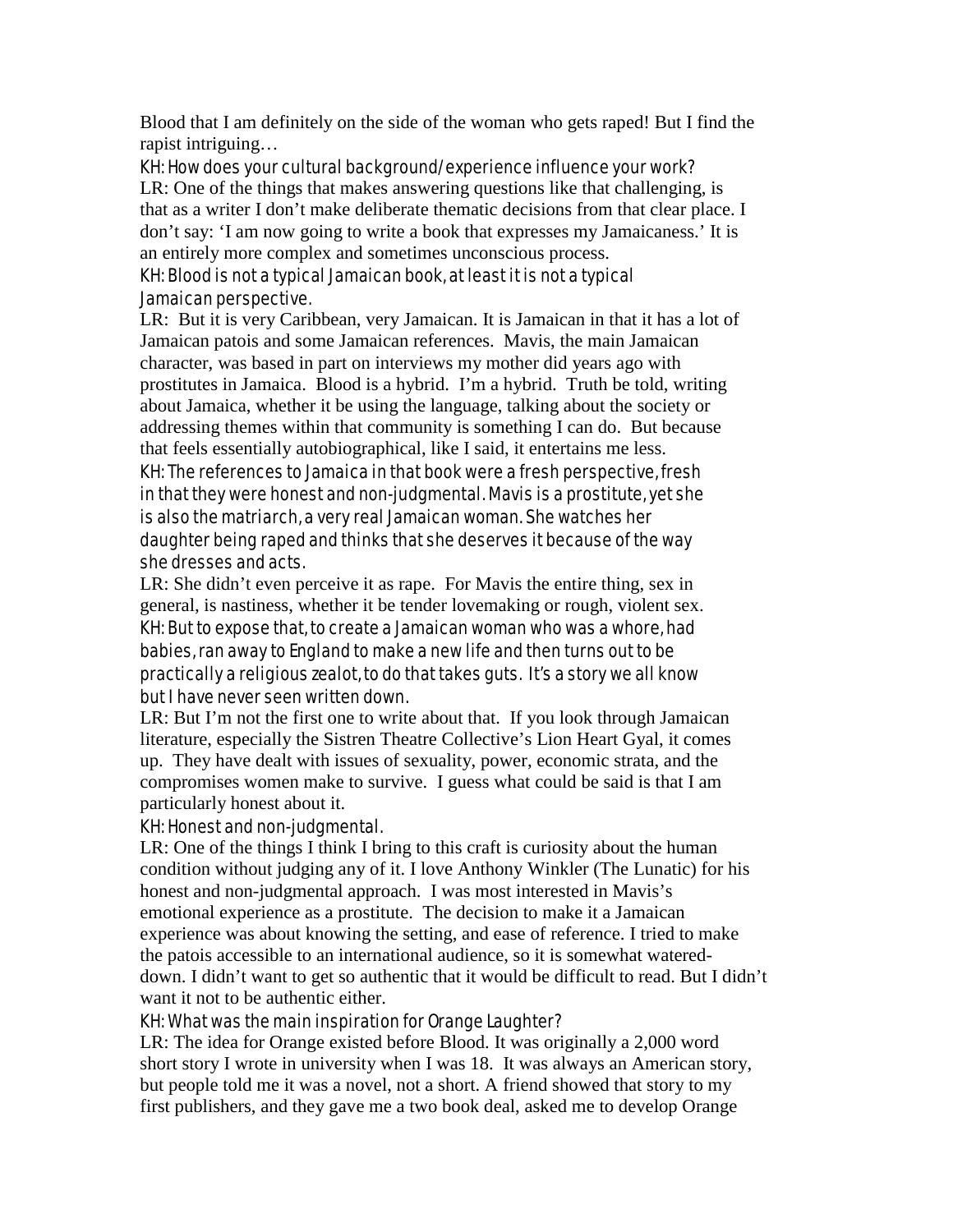the story into a novel. They also asked me to do the outline of another novel I wanted to write. That became Blood.

KH: So why did you write Blood first?

LR: I knew it was a simpler narrative, structurally and thematically. I felt I needed the practice of the craft before writing a full-length Orange, which was going to be a more complex work. Both books come from my fascination with emotional experiences. So in a crude way Blood started when I thought, 'What does it feel like to be raped? What is that? What is the nature of that? And what does it do to you if your community doesn't believe you were raped, or that you deserved what you got?

KH: You mean like the Desiree Washington/Mike Tyson drama?

LR: Yeah, it was a couple of years after the Mike Tyson trial. I was angry that Desiree Washington's experience was dismissed, regardless of the fact that the man was found guilty and served his time. There is still an attitude within the international black community that 'the gyal bring down a black man. How could she do that?' Not everyone. But I still hear it.

KH: Yes I've heard her being called a hussy by men and women.

LR: You know, I've gone to many a hotel room, many an empty house with a man, and even if I was unwise, it did not mean I was inviting rape. No one invites rape. For me the responsibility was with Mike Tyson. And when a girl says no, hold your fucking corner! Blood came from wanting to explore that psychology, both of raped and rapist. You have to begin with character.

KH: And Orange?

LR: That began with the idea of outcasts, of kids who feel that they are not being loved. I was interested in the dynamic between Mikey and Tony, a black boy and a white boy, both outcasts in their different ways. What is it like not to belong, and to find saviors in others who don't belong? I never start a novel thinking about the specific storyline, always with character.

KH: So it began with children, not with the adult Tony or Mikey?

LR: The first character that came to me was Mikey, the little white boy. I was sitting under a tree at UWI and heard his voice in my head: 'So, I have this friend. His name is Tony, he's really cute, he's black and he takes care of me and he's clever and I'm just fat ole Mikey and I really appreciate his friendship and I love him.' This little boy kept talking in my head, about friendship and pain. Originally it was Mikey's story but when I started developing it into a novel I decided Tony's character had more potential for drama.

KH: Obviously you feel your characters. Could that be the secret to the indepth characterization which your critics praise so much in both novels? LR: I cannot write them unless I know them. I have to sit down and have conversations with them in my head. I have to do lists of their core beliefs, background, age, what they look like. I have to feel them as real people before I write them down. The literature I've loved the most, even as a child, was the work where the characters felt real to me. I give a lot of time and patience to writers who can carve individuals that I can see, hear, feel. People with a fresh approach to the human perspective. John Edgar Wideman, Toni Morrison, Pat Conroy, Miguel Angel Asturias, Dickens.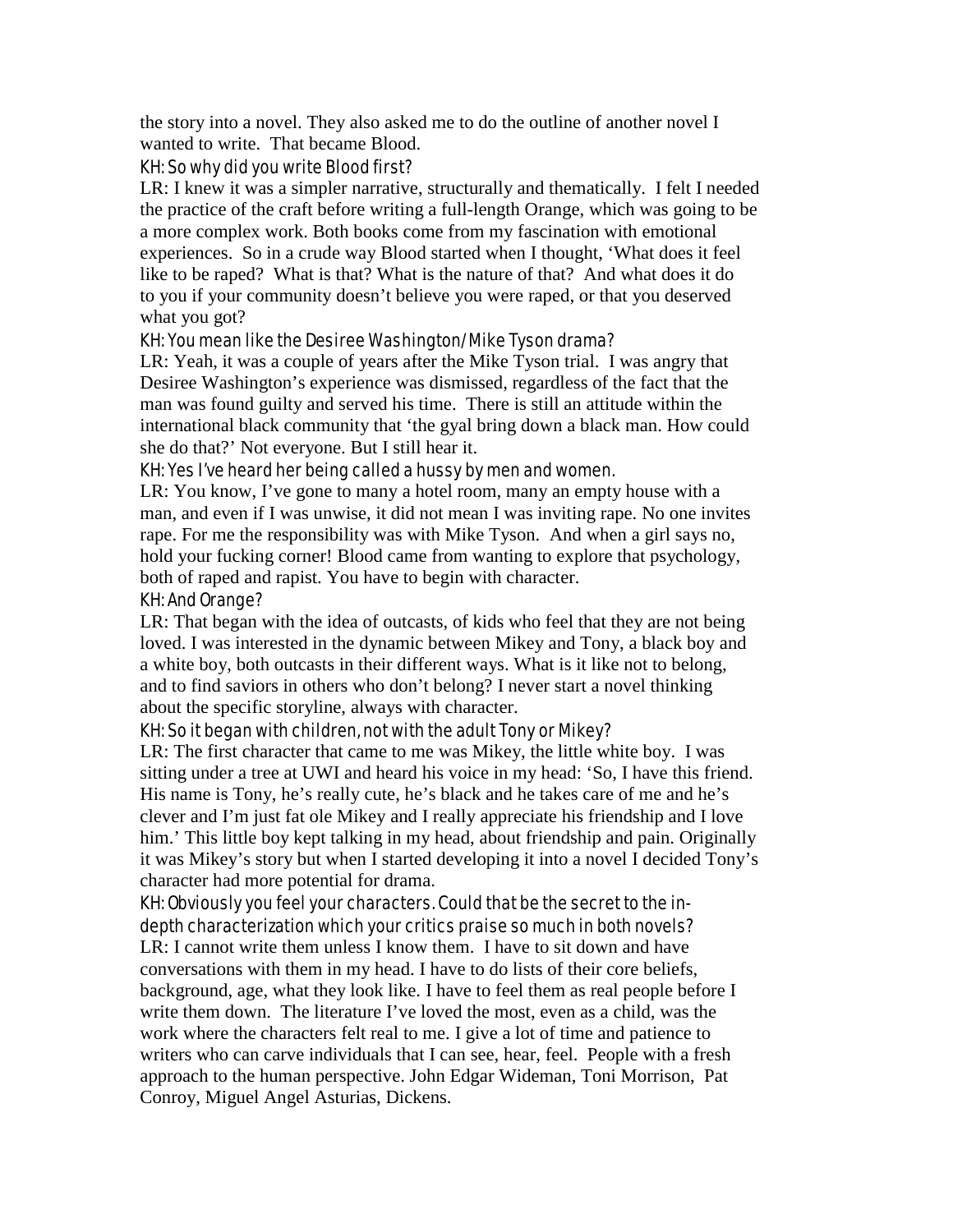KH: So how does a British born, Jamaican grown woman create a story of a black, bisexual man from the South, living in NY? Was it imagination or was it researched?

LR: When the short story occurred to me I was doing a BA in Literature and was reading Ralph Ellison, Stephen King, loved African American literature. So I was majorly influenced by that genre when the characters in Orange began to talk to me. In terms of research I went to North Carolina, walked around, breathed the air and met two fascinating men in their nineties who answered many of my historical questions. I spent hours reading American autobiography and history. But in the end I knew it was folly to try and write the definitive Southern novel, so I just wrote Tony human. Which is what he is: a human being dealing with a childhood and an adolescence full of pain. The fact that he is a man, I find that fascinating. I am not a man. The fact that he is bisexual, well I'm bisexual. I don't know why Tony is bisexual, is the most honest answer. That's just how him chat to me. When I was a teenager I had a friend who would fuck anything that paid him any attention, and I wondered about that as a psychological and emotional place. The ability to make yourself sexually available to anything that was interested in you. I decided that that could come from pain. KH: So are you saying that bisexuality…and pain are related?

LR: No (emphatically). I am saying that promiscuity in general can come from pain, that using sexuality in the way that Tony does can come from pain. I'm not saying that any kind of sexual orientation is a construct of pain. It seems to me that people are born with their tendencies to sexuality. But how we use that sexuality, sure, the way we explore it, it seems to me that that has something to do with our socialisation and experiences. It occurred to me that Tony would use sexuality in a particular way. He would use it for power. Because he feels disempowered. He is promiscuous with men AND women because he is bisexual.

KH: One of your constant themes is an examination of sexuality being used as power and that power being used as a weapon.

LR: It's certainly being used as a cope strategy. Characters in both novels take great satisfaction in, and power from the fact that they are wanted sexually. Tony is one. I would appreciate you emphasising that Orange is not just a comment on bisexuality, it is a comment on sexuality, period, and a whole heap of other things. And it's just my view.

KH: What about the reactions to Blood? What are your feelings on the reaction of the Jamaican community in particular, to your work?

LR: I'm not particularly aware of any reactions in the Jamaican community to my work. So far as I'm aware, my audience has largely been within the black community in Britain. I don't think that Jamaicans know that I exist, in particular. British black men and women have responded to both books with recognition. They take great joy in the language in Blood. It's also woman stuff, man stuff, how you feel about your body stuff, life stuff, career stuff. My only experience with a Jamaican audience was at the Blood launch in Jamaica where I did feel more than a frisson of audience disapproval. I can't say for sure what they were responding to, but I suspect it was the swear words, the overt sexuality and a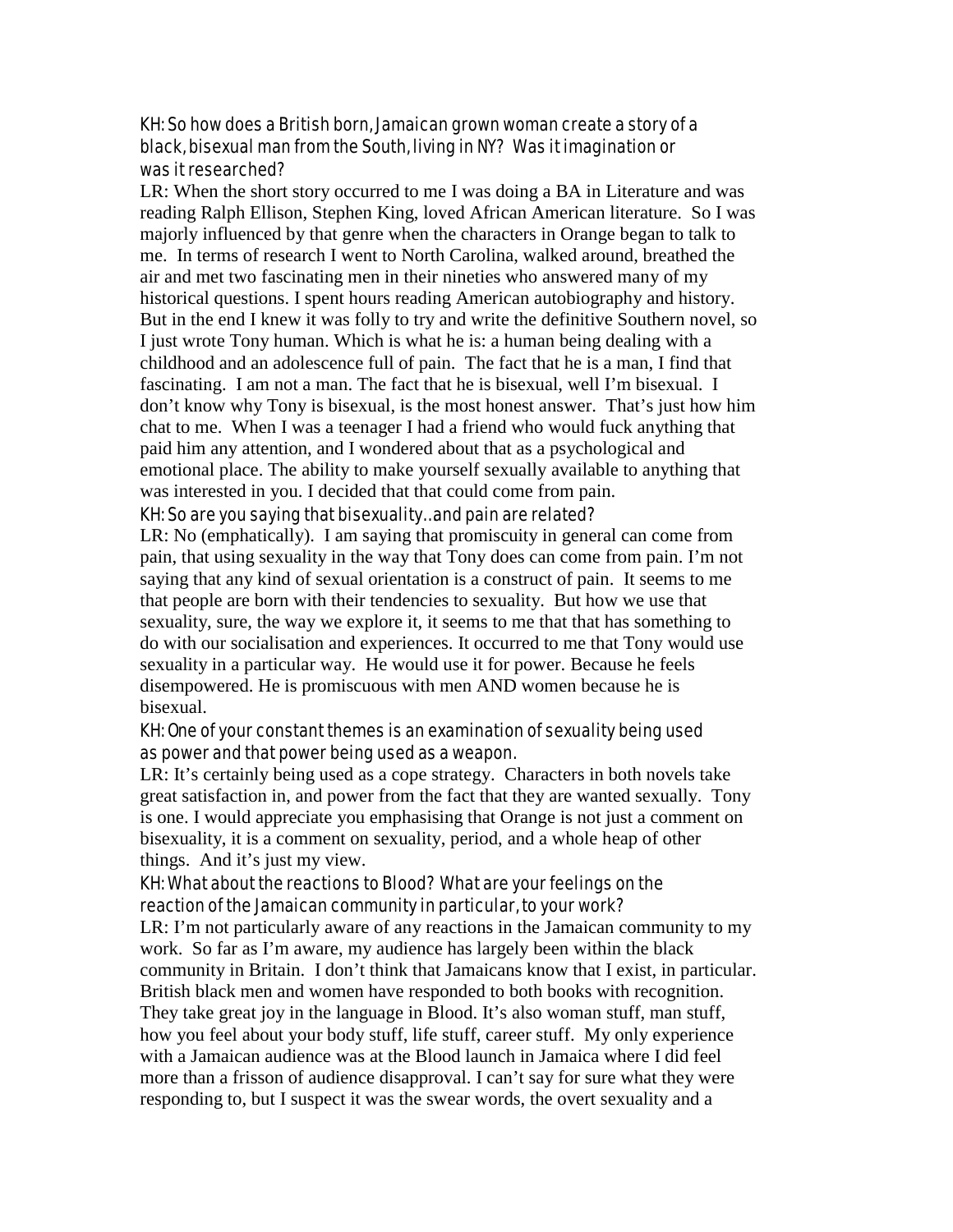feeling that this was not the most positive way that I could portray Jamaica, like: 'You've left Jamaica to write about slackness.' With the best will in the world, I don't give a fuck. I can't afford to. I've learnt - after a great deal of anxiety - that my job is to produce the best work that I can. More and more I am able to ignore all the 'shoulds': should write about black politics, should write about gender politics, should present black men in a positive light, shouldn't be writing slackness. Nobody controls what I write about, nobody. No one makes that decision for me. Every writer has to find a way to satisfy himself in terms of his themes. Sexuality is going to be a constant theme in my work. It is a constant theme in my life. A fascination with the way that we are sexual beings. But it would be nice to get recognition in Jamaica. It is home, after all. KH: You are not writing lies or anything uncommon, whether people want to admit it or not. But Jamaica is conservative. I can only imagine the reaction to a reading that includes fuck, bumboclaat etc, especially coming out of the mouth of a woman portrayed as a Jamaican matriarch. LR: You see, if people were shocked or dismayed, I am sorry, but it is true. Something that came up a lot in black British audiences, was: why are you creating this negative black male character? That comes from a communal consciousness of the way the British media deals with black people, its persistent racism and myopia. So people asked me: do we really need more works that promote the idea of the black man as beast, rapist, hurtful? But there is the balance in characters like Michael, a gorgeous man who happens to be black. Otherwise, I simply ask: do black men rape? It is not one of the most 'positive' things I can write about but it is one of the truths that I can write about. Sometimes life is ugly. But then I think my work is also full of redemption and hope and love. I would hate to think that my readers are thinking that it's just this dark shit. There's a lot of hope and humour.

KH: And there are alternatives in the work. I think you show in some characters, at least, a sort of responsibility. They can make conscious decisions. The reader recognises that this character could take a different route.

LR: Yes. Jeanette could allow her life to end after she is raped, but she chooses freedom. She goes through this period in which she is traumatized and she doesn't feel that she can be a sexual person, but in the end she makes the decision to dance and to feel her sensuality again. To love again. Tony makes decisions too. New ones. Life waits for them – question is, what will they do with it?

KH: I'm fascinated with the great divergence in the content and presentation of the two novels. As a young author, how have you managed to avoid what seems to be the norm - writing the same story in the same setting?

LR: I'm not interested in repeating myself. There were people who wanted All the Blood is Red 2 but it's not going to happen. I do see commonality in the two books, obviously, because the uniting factor is me, and that which fascinates me. I see them both as comments about friendship, sexuality, love, power, fear, childhood, parenting, race, gender…and things that go bump – in your brain – at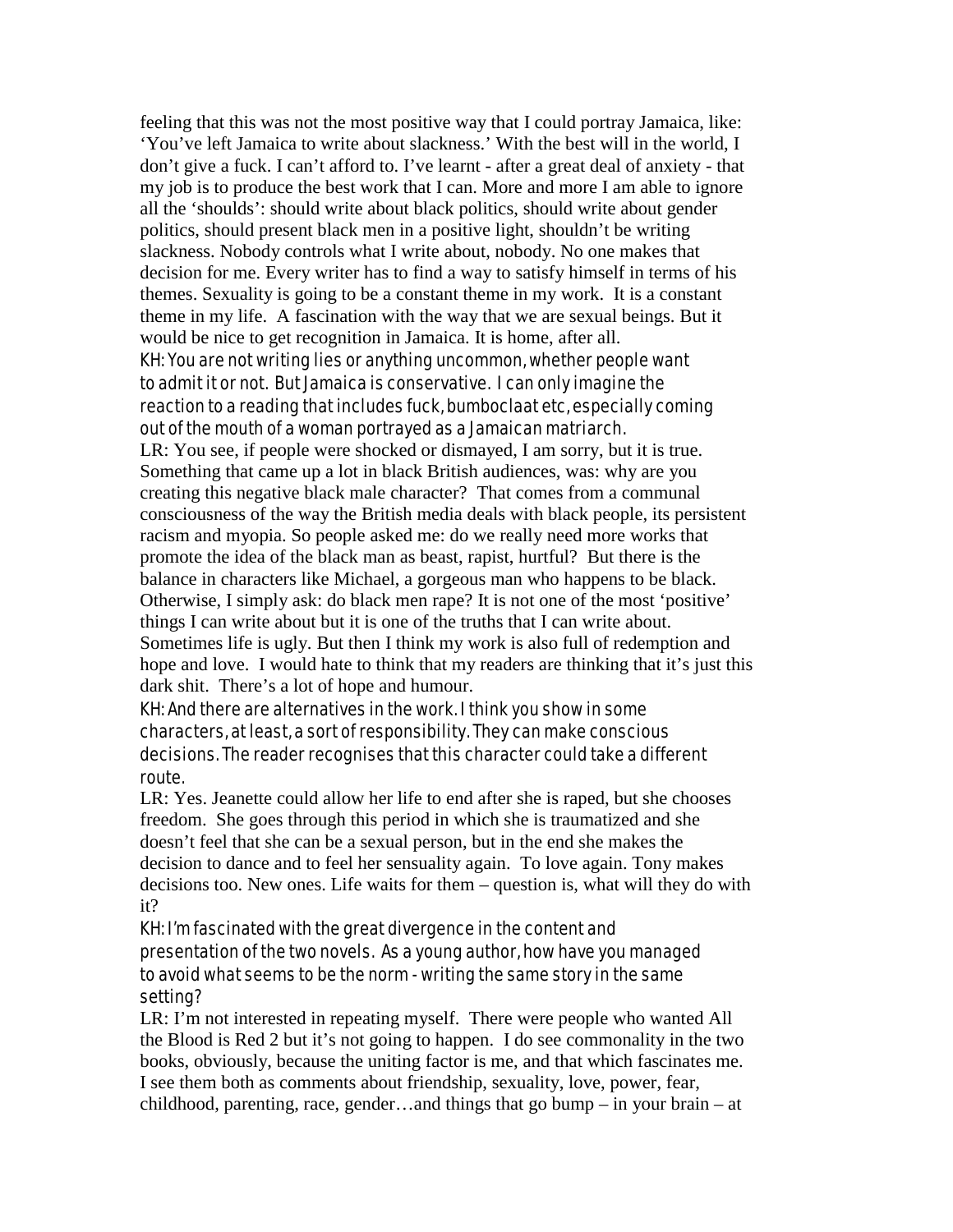night. I think they are political, but not aggressively political. They don't rant. For me, the personal is tied to the political. I think that a high level political agenda, which is one I grew up in, loses sight of the individual. As a child I had a very bad response to this. I am a political animal but politics must bow to the individual, to the emotional experience. I'm not seeing the characters if I see them through a filter of gender, or race or sexual orientation or disability. I begin by wondering who they are under all that. I am interested in the heart place underneath all of that. Then I can wind political points through that heart. It's no mistake that Tony, the black man, the brilliant one, is the one who ends up homeless. I did that because I wanted to make a comment on all of his lost potential. Historically, as minorities, we have not been given the same opportunities. We're dealing with the challenges of racism, sexism, homophobia etc. that Mr. WASP isn't dealing with. Even though Mikey is hurt, he's a middle class white man who goes to Princeton, marries his black girlfriend and has that life. So I am making a political point, but I am also saying that Tony made individual choices – he was given some opportunities, he just didn't take them. KH: I still want to address how different the two books are in terms of setting, register, language, the narrative.

LR: I think each fictional work should fascinate in a new way. I'm writing for an audience but I am also writing to entertain myself. And I wouldn't find it entertaining to re-hash the same narrative line. I wonder sometimes if that is a problem in terms of marketability. Someone suggested that the third book was not the place to move to science fiction or anything new because I would cheat my current audience by changing the genre again. But it won't change. The themes are there, regardless of whether I'm writing about alternate worlds or time shifts or screaming vampires or whatever. I hope that people will follow me there too.

KH: But I think exactly that your current fans appreciate the dynamism.

LR: (laughter) Well I would hope so.

KH: So where are you now in your writing career? What's left for you to do?

LR: Plenty. Write more books. Get better at the craft. I haven't even started. Do you know how many mistakes I've made? (laughter)

KH: All the Blood is Red was long listed for the Orange Prize, the largest literary prize in Britain for women's writing worldwide. What was that like for you as a young, black, author?

LR: Encouraging. I certainly didn't expect to win the £30,000. I didn't think that Blood was ready to win that sum, but it made me press on with my writing. I was in very good company; among those listed were very well established American, British and Canadian writers. I also won an Arts Council Award this year, which is a financial award given by the British government to support the careers of writers. They give 15 awards per year and I got that to write my third novel. It's certainly been wonderful being acknowledged in that way.

KH: Has there been a down side to all this?

LR: What has been lacking is critical response. I do expect this to change when Orange is published by Farrar, Straus and Giroux in the US in November. It is